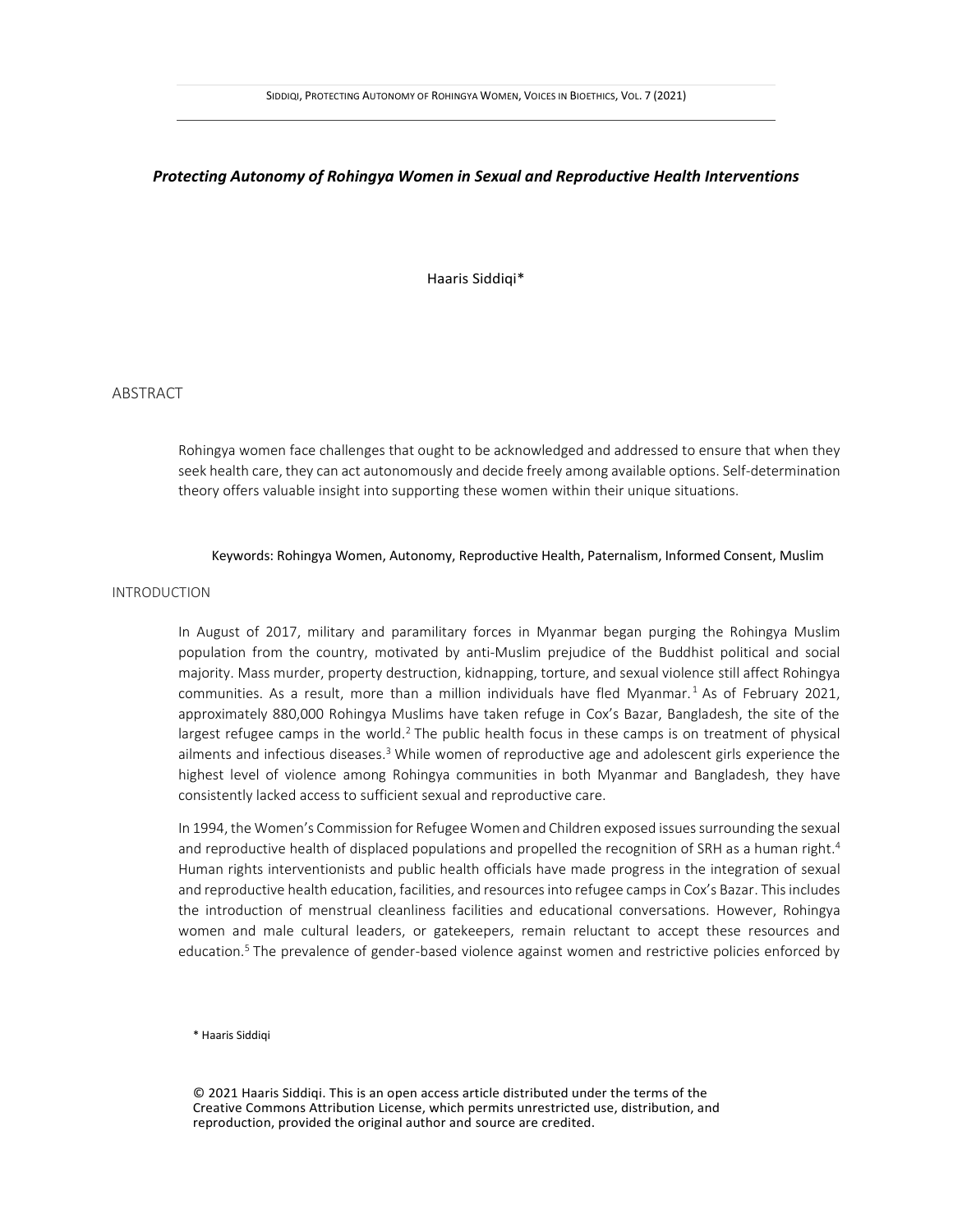the Bangladesh government heighten the barriers to the effective introduction of sexual and reproductive health resources and services. 6

A wealth of literature has pushed for the extension of clinical duties of beneficence and non-maleficence in the diagnosis and treatment of refugee and asylum-seeking communities.<sup>7</sup> Additionally, extensive research on Rohingya refugee communities has searched for ways to work around the complex social history and to accommodate power structures by integrating gatekeepers into SRH discussions.<sup>8</sup> However, as interventions have sought to overcome cultural and religious barriers, they have largely overlooked the protection of autonomy of sexual and reproductive health patients in Cox's Bazar. This paper argues two points. First, attempts at improving outcomes in Cox's Bazar ought to lead to Rohingya women's autonomy and self-determination, both in mitigating control of male leaders over sexual and reproductive decisions and in ensuring the understanding and informed consent between patients and providers. Second, policy decisions ought to ensure post-treatment comprehensive care to shield Rohingya women from retribution by male community members. Self-determination theory offers guidance for state leaders and healthcare providers in pursuing these goals.

I. Barriers to Sexual and Reproductive Health Services for Rohingya Women

As part of its anti-Muslim narrative, the Buddhist majority has painted Rohingya women as hyperreproductive. False narratives "of a Rohingya plan to spread Islam by driving demographic shifts" and accusations against Rohingya women for having "unusually large families" have motivated violent behavior and discriminatory regulations against Rohingya communities. 9 In reality, demographic data shows that "the Rohingya population has remained stable at 4% since 1980." <sup>10</sup> In 2013, the government of Myanmar imposed regulations on Rohingya families in the Rakhine state, the region with the highest population of Rohingya Muslims, enforcing a two-child limit and requiring that Rohingya women obtain government authorization to marry and take a pregnancy test before receiving such permission. The majority has also subjected Rohingya females to acts of sexual violence to ostracize them and "dilute" Rohingya identity.<sup>11</sup>

As a result, Rohingya women in Cox's Bazar experience unique illnesses and vulnerabilities requiring imminent treatment. Due to national policies in Bangladesh, "Rohingya [women] cannot receive HIV/AIDS testing and treatment in camps; birth control implants delivered by midwives; and comprehensive abortion care." <sup>12</sup> Additionally, in accordance with patriarchal Rohingya community structure, male gatekeepers hold high authority over sexual and reproductive decisions of women, evidenced by the persistence of genderbased violence within refugee camps and traditional practices such as the marriage of minor girls to older Rohingya men.<sup>13</sup> Surveys of community members reveal that cultural and religious stigma against sexual and reproductive health care exists among these male gatekeepers as well as Rohingya women. <sup>14</sup> Due to their cultural and political position, Rohingya women are subject to unique power relations. This paper analyzes the ethical dilemmas that arise from two of those power relations: Rohingya women's relationships with male gatekeepers and their relationships with interventionist healthcare providers.

II. Ethics of Including Male Community Members in Decisions Affecting Women's Healthcare Autonomy

A November 2019 survey of Rohingya women in Cox's Bazar that had married or given birth within the past two years found that "around one half of the female Rohingya refugees do not use contraceptives, mainly because of their husbands' disapproval and their religious beliefs." <sup>15</sup> There are widespread misconceptions such as the belief that Islam does not permit the use of contraceptives.<sup>16</sup> The existence of such misconceptions and the power husbands and male leaders hold over the delivery of treatment creates dilemmas for healthcare practitioners in conforming to ethical principles of care.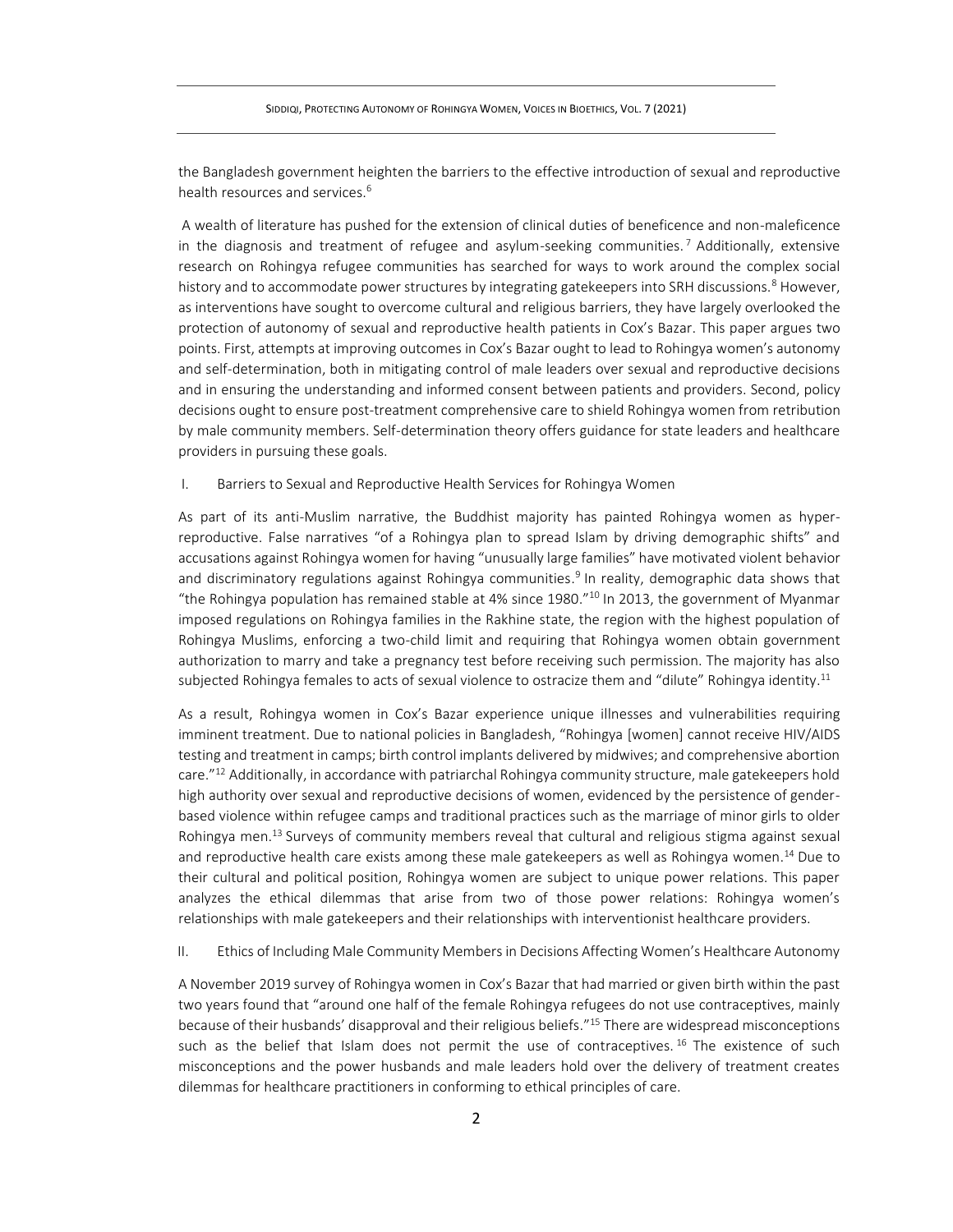### III. Beneficence in Providing Care to Refugees

While public health scholars and government officials hold divided opinions on the level of treatment required to fulfill refugees' right to sexual and reproductive health care, most support enough care to ensure physical and psychological well-being.<sup>17</sup> Beneficence requires that healthcare providers and states "protect the rights of others[,] prevent harm from occurring to others[, and] remove conditions that will cause harm to others."<sup>18</sup> Under the principle of beneficence, there is a duty to provide sexual and reproductive treatment to Rohingya women in Cox's Bazar that is comparable to that received by citizens of the host state. In addition, the ethical principle of nonmaleficence may call for the creation of specialized care facilities for refugee communities, because a lack of response to refugees' vulnerability and psychological trauma has the potential to generate additional harm. 19

In response to gendered power relations among the Rohingya community, husbands and male leaders are included in decisions surrounding maternal health and sexual and reproductive care for women. For example, healthcare professionals "have been found to impose conditions on SRH [sexual reproductive health] care that are not stated in the national... [menstrual regulation] guidelines, such as having a husband's permission."<sup>20</sup> The refugee healthcare community could do more to mitigate the potential of retribution taken by male community members against women that accept care by dispelling common misconceptions and precluding male community members from influencing female reproductive choices.<sup>21</sup> However, some current practices allow the infiltration of male community leaders and husbands into the diagnosis, decision-making, and treatment spaces. Deferring decisions to male leaders for the sake of expediency risks conditioning women's access to care on male buy-in and diminishes Rohingya women's autonomy over their sexual and reproductive health.

## IV. Male Influence and Female Autonomy

Ensuring patients control their own treatment decisions is an essential component of the ethical obligation of healthcare professionals to respect patients' autonomy. While patients can exercise their autonomy to accept the direction of the community, their autonomy is undermined when "external sources or internal states... rob [such persons]... of self-directedness."<sup>22</sup> Sexual and reproductive health research on Rohingya women revealed that the presence of male family members during conversations "made female respondents uncomfortable to speak openly about their SRH [sexual and reproductive health]related experiences."<sup>23</sup> The same study found that when male family members were absent, Rohingya women were more transparent and willing to discuss such topics.<sup>24</sup> These findings indicate that the mere presence of male family members exerts control over Rohingya women in conversations with practitioners. Male involvement also stalls conversations between providers and Rohingya women which may harm the achievement of understanding and informed consent in diagnosis and treatment spaces.<sup>25</sup> Women do have the option of bringing their male community leaders and family members into sexual health discussions. Yet healthcare providers ought to monitor patients individually and avoid programmatic decision making regarding male involvement in the treatment space. While it is the ethical imperative of health interventionists and the state of Bangladesh to fulfill the duties of care required by the principles of beneficence and non-maleficence, the sole prioritization of expanding sexual and reproductive health care in Cox's Bazar risks ignoring autonomy.

# V. Ethics of Paternalism in Provide-Patient Relations

Rohingya women's negative beliefs about contraceptives, such as the belief that they cause irreversible sterilization, are the second largest factor inhibiting their use.<sup>26</sup> To an extent, the Rohingya are justified in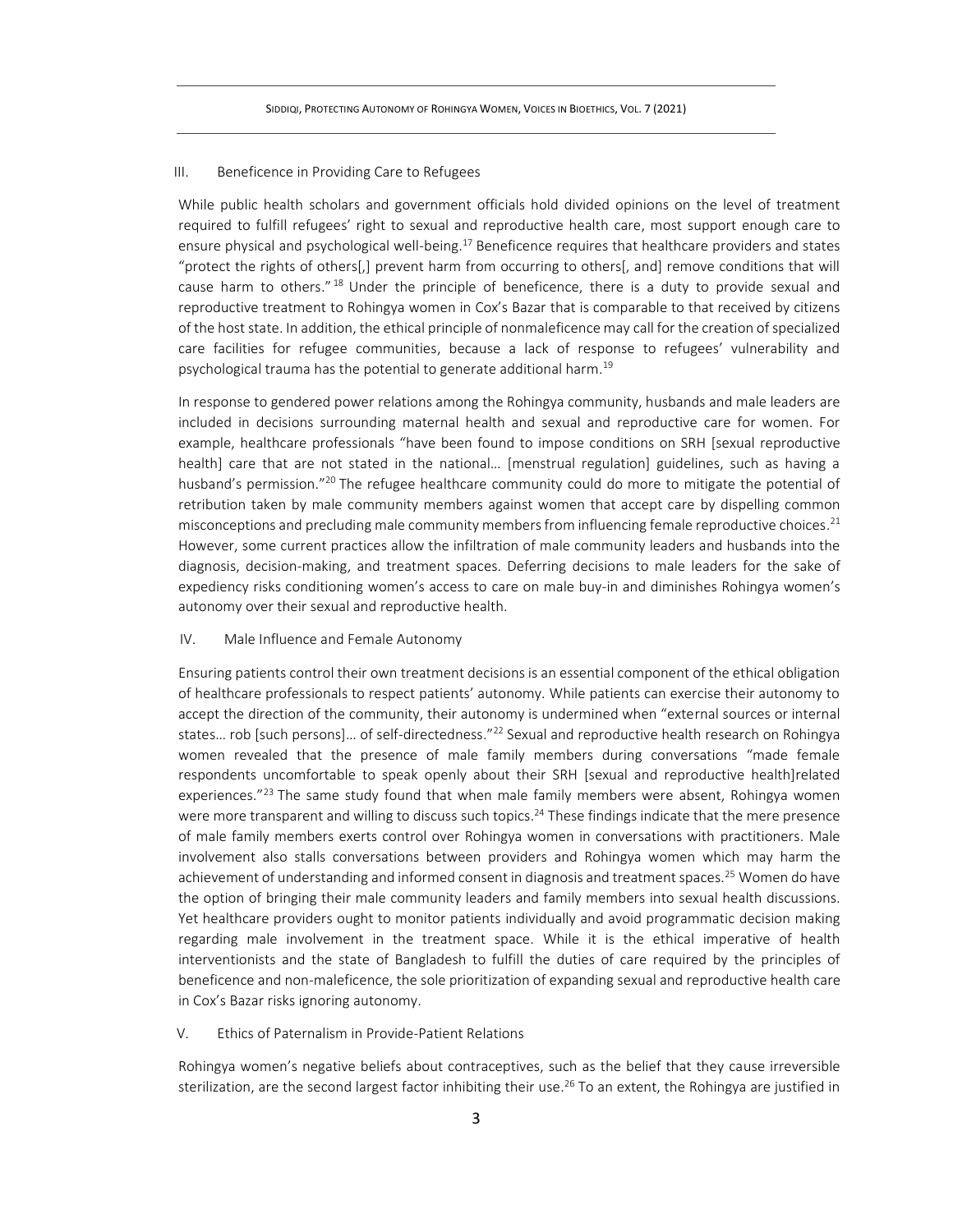their skepticism. Prior to the 1990's, Bangladesh used nonconsensual sterilization as a mechanism of population control to attain access to international aid. Though the international conversation surrounding reproduction shifted its focus towards reproductive rights following the 1994 UN International Conference on Population and Development, delivery of reproductive care in the global South is frequently characterized by lack of transparency and insufficient patient understanding of the risks and consequences of treatment.

Additionally, women's lack of control impacts follow-up care and long-term contraception. For example, when women seek the removal of implantable contraceptives, healthcare professionals often refuse to perform the requisite operation.<sup>27</sup> Patients must understand the risks of treatment in their own culture and circumstances where societal views, misconceptions, or fears may influence healthcare practices. Healthcare providers need to recognize the coercive potential they hold in their relations with patients and guard against breaches of patient autonomy in the delivery of treatment. In accordance with the principle of beneficence, healthcare providers treating refugees or individuals seeking asylum ought to abide by the same fiduciary responsibilities they hold toward citizens of the host state.<sup>28</sup> When patients show hesitancy or refusal toward treatment, healthcare providers ought to avoid achieving treatment by paternalistic practice such as "deception, lying, manipulation of information, nondisclosure of information, or coercion." <sup>29</sup> Although well-intentioned, this practice undermines the providers' obligation to respect patients' autonomy. <sup>30</sup> The hesitancy of Rohingya women to accept some sexual or reproductive health care does not justify intentional lack of transparency, even when that treatment furthers their best health interests. However, paternalistic actions may be permissible and justified during medical emergencies.<sup>31</sup>

#### VI. Informed Consent

Respecting Rohingya women's autonomy also places affirmative duties on healthcare providers to satisfy understanding and informed consent. However, language barriers and healthcare providers' misconceptions about Rohingya religion and culture impede the achievement of these core conditions of autonomy for Rohingya women.<sup>32</sup> In an interview, a paramedic in Cox's Bazar described the types of conversations healthcare providers have with Rohingya women in convincing them to accept menstrual regulation treatment, a method to ensure that someone is not pregnant after a missed period: "We tell them [menstrual regulation] is not a sin… If you have another baby now, you will get bad impact on your health. You cannot give your children enough care. So, take MR [menstrual regulation] and care for your family."<sup>33</sup> This message, like others conveyed to Rohingya women in counseling settings, carries unvalidated assumptions regarding the beliefs, needs, and desires of clients without making a proper attempt to confirm the truth of those assumptions. Healthcare providers' lack of cultural competence and limited understanding of Bangladesh's national reproductive health policy complicates communication with Rohingya women. Additionally, the use of simple language, though recommended by the WHO's guideline on Bangladesh's policy, is inadequate to sufficiently convey the risks and benefits of menstrual regulation and other treatments to Rohingya women. 34

For informed consent to be achieved, "the patient must have the capacity to be able to understand and assess the information given, communicate their choices and understand the consequences of their decision." <sup>35</sup> Healthcare providers must convey sufficient information regarding the risks, benefits, and alternatives of treatment as well as the risks and benefits of forgoing treatment.<sup>36</sup> Sexual and reproductive health policies and practices must aim to simultaneously mitigate paternalism, promote voluntary and informed choice among Rohingya women, and foster cultural and political competency among healthcare providers.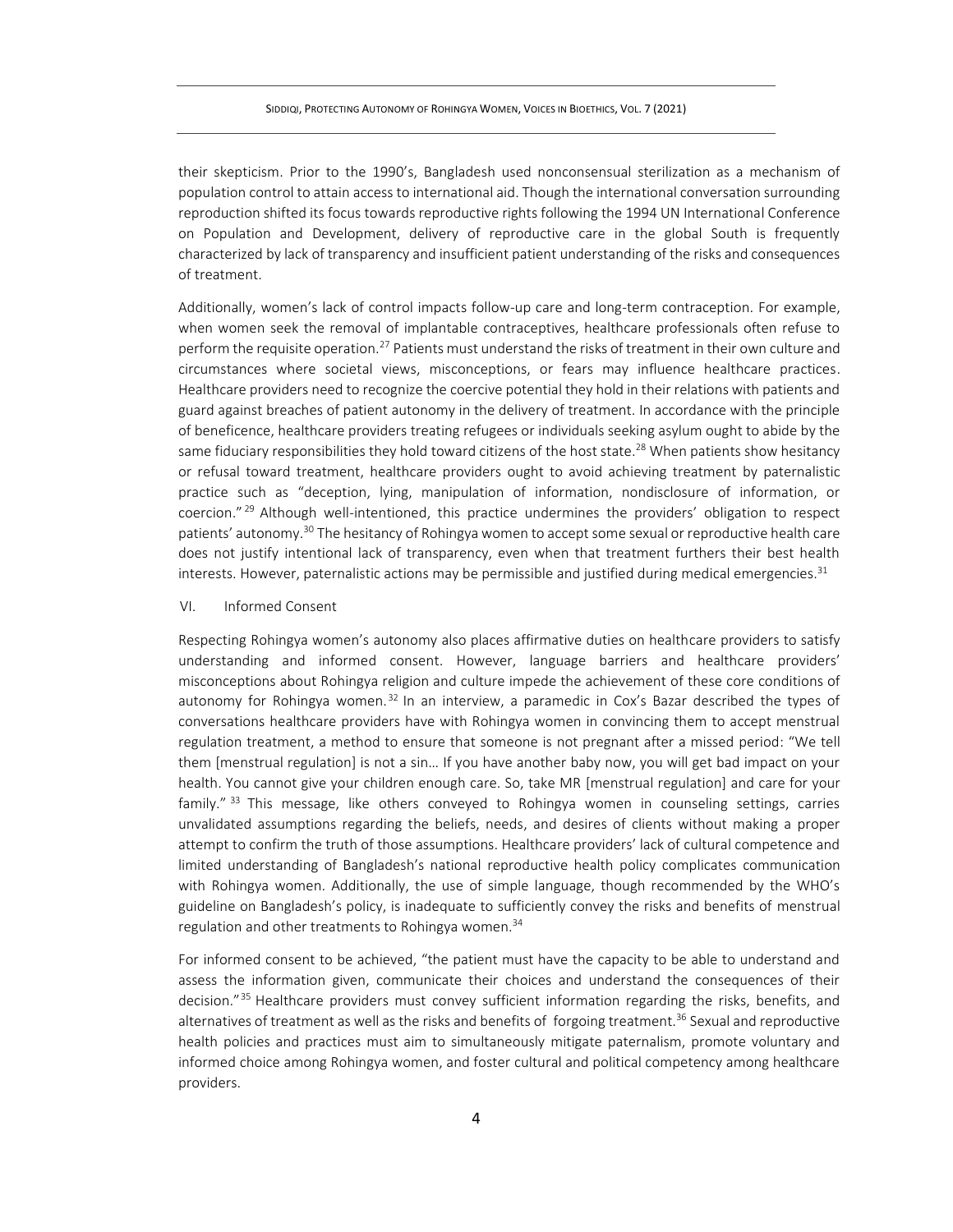### VII. Self-Determination Theory

Self-determination theory is a psychological model that focuses on types of natural motivation and argues for the fulfillment of three conditions shown to enhance self-motivation and well-being: autonomy, competence, and relatedness.<sup>37</sup> According to the theory, autonomy is "the perception of being the origin of one's own behavior and experiencing volition in action;" competence is "the feeling of being effective in producing desired outcomes and exercising one's capacities;" and, relatedness is "the feeling of being respected, understood, and cared for by others."<sup>38</sup> Bioethicists have applied self-determination theory to health care to align the promotion of patient autonomy with traditional goals of enhancing patient wellbeing. Studies on the satisfaction of these conditions in healthcare contexts indicate that their fulfillment promotes better health outcomes in patients.<sup>39</sup> Like principlism, self-determination theory in Cox's Bazar could allow for increased autonomy while maximizing the well-being of Rohingya women and behaving with beneficence

Fostering self-determination requires that healthcare professionals provide patients with the opportunity and means of voicing their goals and concerns, convey all relevant information regarding treatment, and mitigate external sources of control where possible. <sup>40</sup> In Cox's Bazar, health care organizations in the region and the international community can act to ensure women seeking health care are respected and able to act independently. A patient-centered care model would provide guidelines for the refugee setting.  $41$ Providers can maximize autonomy by utilizing language services to give SRH patients the opportunity and means to voice their goals and concerns, disclose sufficient information about risks, benefits, and alternatives to each procedure, and give rationales for each potential decision rather than prescribe a decision. They can promote the feeling of competence among patients by expressly notifying them of the level of reversibility of each treatment, introducing measures for health improvement, and outlining patients' progress in their SRH health. Finally, they can promote relatedness by providing active listening cues and adopting an empathetic, rather than condescending, stance.<sup>42</sup>

Healthcare organizations ought to provide training to promote cultural competency and ensure that practitioners are well-versed on national regulations regarding sexual reproductive health care in Bangladesh to avoid the presumption of patients' desires and the addition of unnecessary barriers to care. Increased treatment options would make autonomy more valuable as women would have more care choices.

Given the historical deference to international organizations like the UN and World Bank, multilateral and organizational intervention would likely bolster the expansion of treatment options. International organizations and donors ought to work with the government of Bangladesh to offer post-treatment comprehensive care and protection of women who choose treatment against the wishes of male community members to avoid continued backlash and foster relatedness. 43

## CONCLUSION

Rohingya women in Cox's Bazar, Bangladesh face unique power relations that ought to be acknowledged and addressed to ensure that when they seek health care, they are able to act autonomously and decide freely among available options. While providers have duties under the principles of beneficence and nonmaleficence, patient well-being is hindered when these duties are used to trump the obligation to respect patient autonomy. Current approaches to achieving sexual and reproductive health risk the imposition of provider and communal control. Self-determination theory offers avenues for global organizations,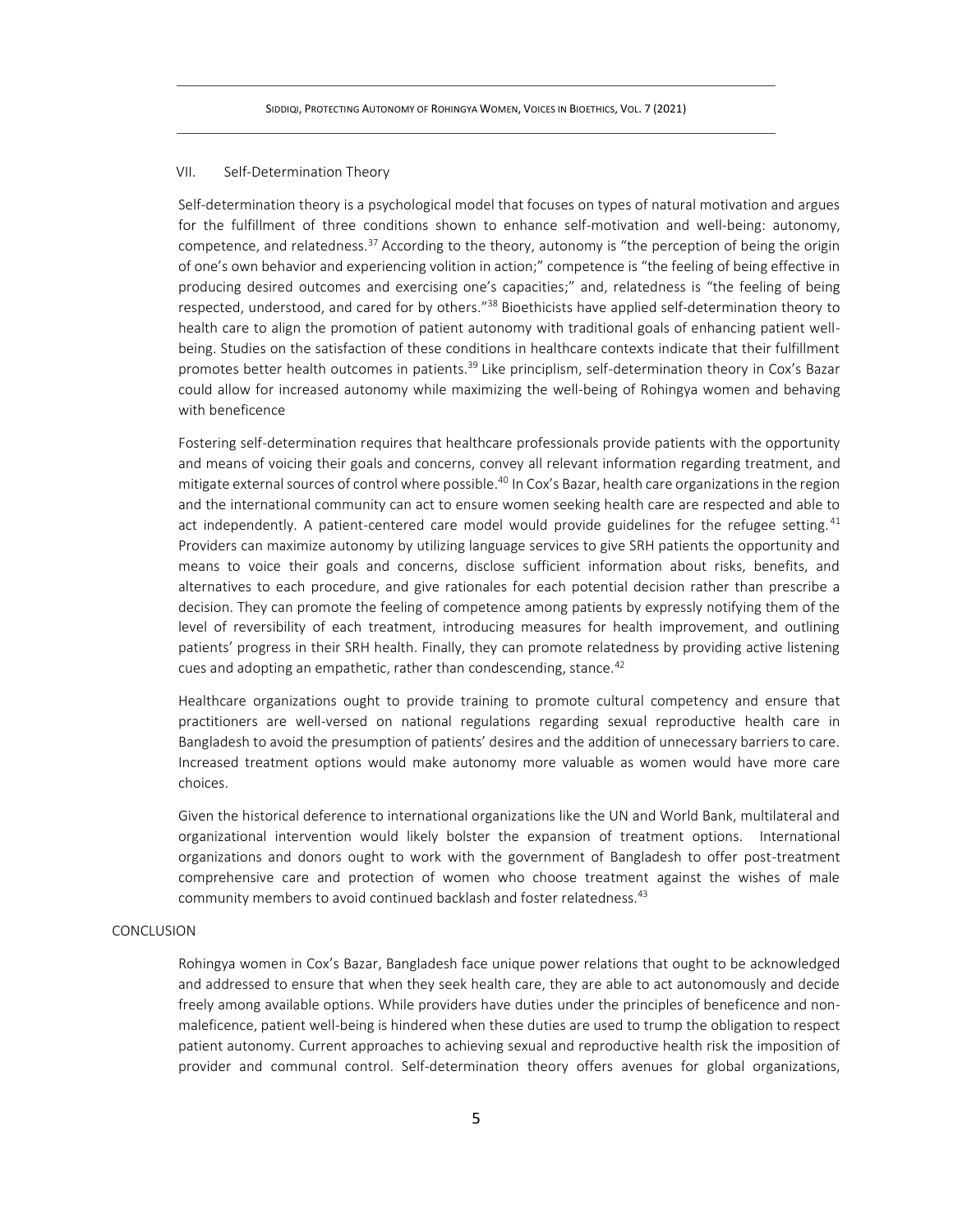Bangladesh, donors, and healthcare providers to protect Rohingya women's autonomous choices, while maximizing their well-being and minimizing harm.

DISCLAIMER: As a male educated and brought up in a Western setting, I acknowledge my limitations in judgement about Rohingya women's reproductive care. Their vulnerability and health risks can never be completely understood. To some extent, those limitations informed my theoretical approach and evaluation of Rohingya women SRH care. Self-determination theory places the patients' experiences and judgement at the center of decision-making. My most important contributions to the academic conversation surrounding Rohingya women are the identification of dilemmas where autonomy is at risk and advocating for self-determination.

<sup>2</sup> "UN teams assisting tens of thousands of refugees, after massive fire rips through camp in Bangladesh," United Nations, last modified March 23, 2021,

https://news.un.org/en/story/2021/03/1088012#:~:text=The%20Kutupalong%20camp%20network%2C%20which, (as%20of%20February%202021).

<sup>3</sup> Hossain et al., "Gender-based violence," 1-2.

<sup>4</sup> Benjamin O. Black, Paul A, Bouanchaud, Jenine K. Bignall, Emma Simpson, Manish Gupta, "Reproductive health during conflict," *The Obstetrician and Gynecologist* 16, no. 3 (July 2014):153-160, https://doi.org/10.1111/tog.12114.

<sup>5</sup> Margaret L. Schmitt, Olivia R. Wood, David Clatworthy, Sabina Faiz Rashid, and Marni Sommer, "Innovative strategies for providing menstruation-supportive water, sanitation and hygiene (WASH) facilities: learning from refugee camps in Cox's bazar, Bangladesh," *Conflict and Health Journal* 15, no. 1 (Feb 2021):10, https://doi.org/10.1186/s13031-021-00346-9.

<sup>6</sup> S M Hasan ul-Bari, and Tarek Ahmed, "Ensuring sexual and reproductive health and rights of Rohingya women and girls," *The Lancet* 392, no. 10163:2439-2440, https://doi.org/10.1016/S0140-6736(18)32764-8.

7 Janet Cleveland, and Monica Ruiz-Casares, "Clinical assessment of asylum seekers: balancing human rights protection, patient well-being, and professional integrity," *American Journal of Bioethics* 13, no. 7 (July 2013):13-5, https://doi.org/10.1080/15265161.2013.794885.; Christine Straehle, "Asylum, Refuge, and Justice in Health," *Hastings Center Report* 49, no. 3 (May/June 2019):13-17, https://doi.org/10.1002/hast.1002.

 $8$  Hossain et al., "Gender-based violence," 1-2.; Schmitt et al., "Innovative strategies," 10.

<sup>9</sup> Audrey Schmelzer, Tom Oswald, Mike Vandergriff, and Kate Cheatham, "Violence Against the Rohingya a Gendered Perspective," Praxis: The Fletcher Journal of Human Security, last modified February 11, 2021, https://sites.tufts.edu/praxis/2021/02/11/violence-against-the-rohingya-a-gendered-perspective/.

<sup>10</sup> Schmelzer et al., "Violence Against."

<sup>11</sup> Schmelzer et al., "Violence Against."

<sup>12</sup> Liesl Schnabel, and Cindy Huang, "Removing Barriers and Closing Gaps: Improving Sexual and Reproductive Health and Rights for Rohingya Refugees and Host Communities," *Center for Global Development: CGD Notes* (June

<sup>1</sup> Hossain Mahbub, Abida Sultana, and Arindam Das, "Gender-based violence among Rohingya refugees in Bangladesh: a public health challenge," *Indian Journal of Medical Ethics* (June 2018):1-2, https://doi.org/10.20529/IJME.2018.045.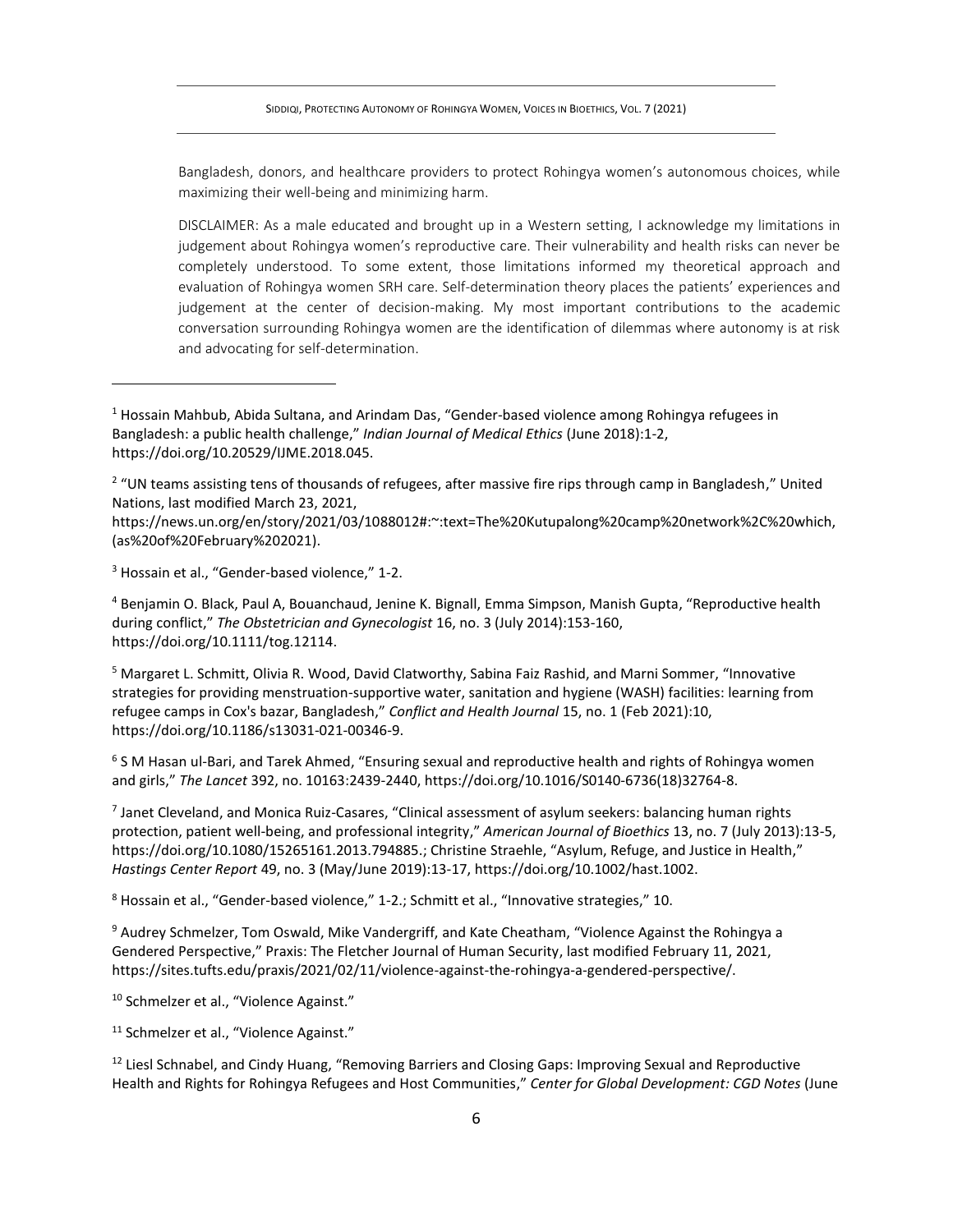2019):6, https://www.cgdev.org/sites/default/files/removing-barriers-and-closing-gaps-improving-sexual-andreproductive-health-and-rights.pdf.

13 Schnabel and Huang, "Removing Barriers," 4-9.; Andrea J. Melnikas, Sigma Ainul, Iqbal Ehsan, Eashita Haque, and Sajeda Amin, "Child marriage practices among the Rohingya in Bangladesh," *Conflict and Health Journal* 14, no. 28 (May 2020), https://doi.org/10.1186/s13031-020-00274-0.

<sup>14</sup> Nuruzzaman Khan, Mofizul Islam, Mashiur Rahman, and Mostafizur Rahman, "Access to female contraceptives by Rohingya refugees, Bangladesh," *Bull World Health Organ*, 99, no.3 (March 2021):201-208, https://doi.org/10.2471/BLT.20.269779.

<sup>15</sup> Khan et al., "Access to," 201-208.

<sup>16</sup> Khan et al., "Access to," 201-208.

<sup>17</sup> Ramin Asgary, and Clyde L. Smith, "Ethical and professional considerations providing medical evaluation and care to refugee asylum seekers," *American Journal of Bioethics* 13, no. 7 (July 2013):3-12, [https://doi.org/10.1080/15265161.2013.794876.;](https://doi.org/10.1080/15265161.2013.794876) Cleveland and Ruiz-Casares, "Clinical assessment," 13-5.; Straehle, "Asylum," 13-17.

<sup>18</sup> Tom L. Beauchamp, and James Childress, *Principles of Biomedical Ethics*. Eighth Edition, (New York, NY: Oxford University Press, [1979] 2019), 219.

<sup>19</sup> Beauchamp and Childress, "Principles," 155.; Straehle, "Asylum," 15.

<sup>20</sup> Maria Persson, Elin C. Larsson, Noor Pappu Islam, Kristina Gemzell-Danielsson, and Marie Klingberg-Allvin, "A qualitative study on health care providers' experiences of providing comprehensive abortion care in Cox's Bazar, Bangladesh," *Conflict and Health Journal* 15, no. 1 (Jan 2021):3, https://doi.org/10.1186/s13031-021-00338-9.

<sup>21</sup> Rushdia Ahmed, Bachera Aktar, Nadia Farnaz, Pushpita Ray, Adbul Awal, Raafat Hassan, Sharid Bin Shafique, Md Tanvir Hasan, Zahidul Quayyum, Mohira Babaeva Jafarovna, Loulou Hassan Kobeissi, Khalid El Tahir, Balwinder Singh Chawla, and Sabina Faiz Rashid, "Challenges and strategies in conducting sexual and reproductive health research among Rohingya refugees in Cox's Bazar, Bangladesh," Conflict and Health Journal 14, no. 1 (Dec 2020):83, [https://doi.org/10.1186/s13031-020-00329-2.](https://doi.org/10.1186/s13031-020-00329-2); Khan et al., "Access to," 201-208.

- <sup>22</sup> Beauchamp and Childress, *Principles*, 102.
- <sup>23</sup> Ahmed et al., "Challenges and strategies," 6.
- <sup>24</sup> Ahmed et al., "Challenges and strategies," 7.
- <sup>25</sup> Beauchamp and Childress, *Principles*.
- <sup>26</sup> Khan et al., "Access to," 201-208.

 $27$  Kalpana Wilson, "Towards a Radical Re-appropriation: Gender, Development and Neoliberal Feminism," *Development and Change* 46, no. 4 (July 2015):814–815, https://doi.org/10.1111/dech.12176.

<sup>28</sup> Asgary and Smith, "Ethical and professional," 3-12.

- <sup>29</sup> Beauchamp and Childress, "Principles," 231.
- <sup>30</sup> Beauchamp and Childress, "Principles," 231.
- <sup>31</sup> Beauchamp and Childress, "Principles."